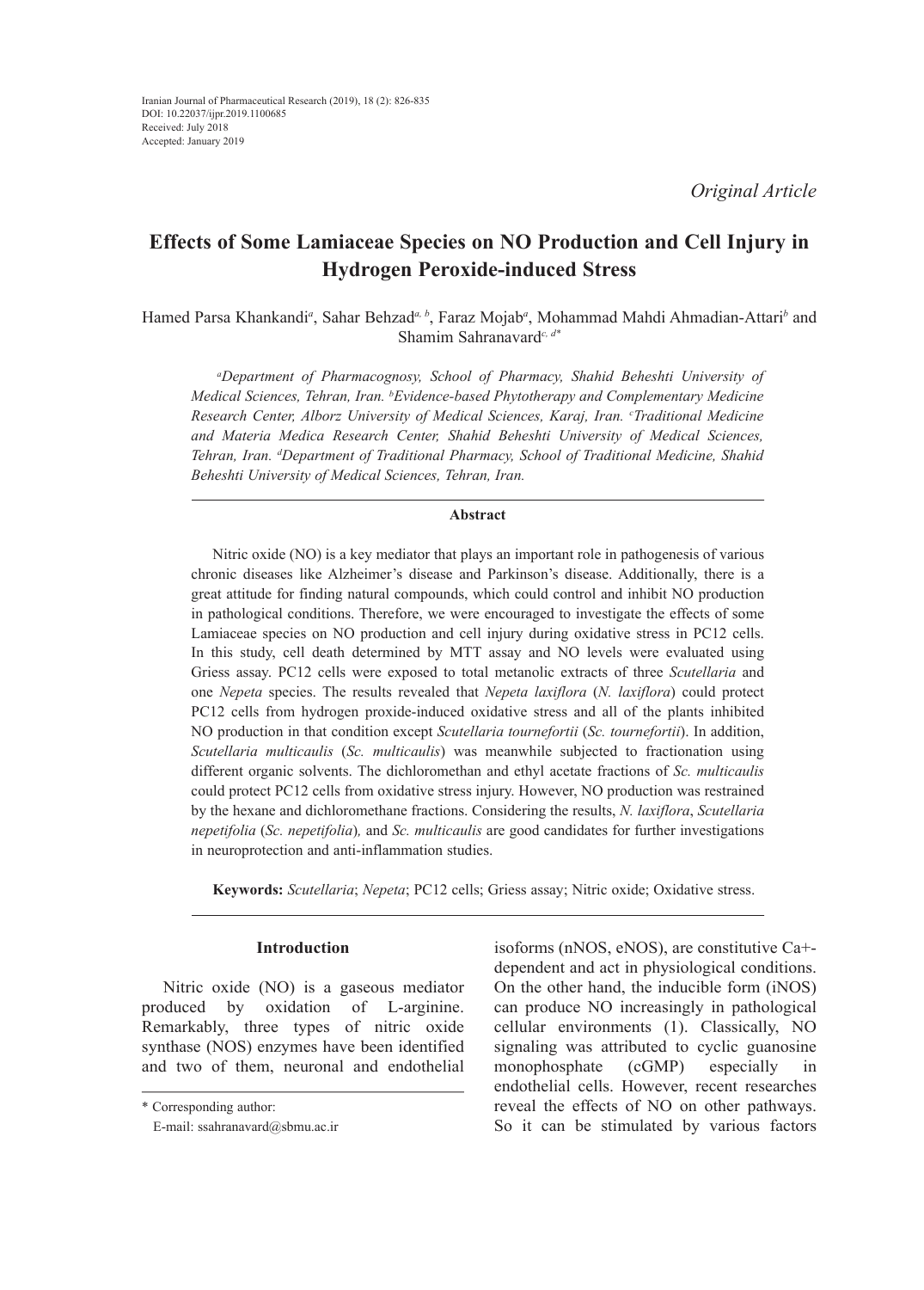and in conditions, such as nitrosative stress it promotes apoptosis either dependent or independent on mitochondria (2).

Additionally, oxidative/nitrosative stress (ONS) is defined as an imbalance between prooxidants (reactive oxygen and nitrogen species) and antioxidants in favor of the former. Over the last decades, numerous studies have shown the key role of ONS in variety of pathologies, including chronic degenerative disease of the brain (3). Moreover, the production of nitric oxide (NO) and several pro-inflammatory factors increase in some pathological conditions and promote neuroinflammation. Notably, the neuroiflammation has a central position in neurodegenerative diseases such as Alzheimer's disease and Parkinson's disease (4). Furthermore, NO by changing the redox state of cell microenvironments and DNA modification or mediating angiogenesis can include cancer progression (1). Besides, in asthma pathogenesis, recent studies support the key roles of NO and reactive nitrogen species (RNS) (5).

Considering foregoing matters, there is a huge interest in discovery of drugs or lead compounds, which could control and inhibit NO production especially in pathological conditions. Besides, some of the plant extracts are good candidates as a source for discovery of such compounds due to their antioxidant and anti-inflammatory properties. Usually these extracts have main compounds related to phenolic structures such as flavonoids (6, 7).

Notably, Lamiaceae is one of the largest flowering plant families that has 47 genera; and 371 species, sub-species, and varieties in Iran. Moreover, the plants in Lamiaceae have a wide range of biological activities and diversity in phytochemical classes such as terpenes, flavonoids, and phenolic acids (8, 9). According to a review, Lamiaceae was the most appeared plant family in Iran ethnopharmacological studies (9).

In addition, genera *Nepeta* and *Scutellaria* from Lamiaceae, have shown promising effects in antioxidant and anti-inflammation bioassays, and both of them are rich sources of phenolic and terpene compounds (10, 11).

In the present study, we investigated the

inhibitory effect of total extracts and fractions of three plants from *Scutellaria* genus (two of them are endemic to Iran) and one Iran endemic plant from *Nepeta* genus, in PC12 cells, stressed by hydrogen peroxide.

#### **Experimental**

#### *Chemicals*

Dulbecco's modified Eagle's medium (DMEM), fetal bovine serum (FBS), trypsin-EDTA solution, penicillin/streptomycin 100 units, dimethylsulfoxide (DMSO), and all other fine chemicals were obtained from Merck, Germany. 3-(4,5 dimethylthiazole-2 yl)-2,5-dimethyl tetrazolium bromide (MTT) and trypan blue were purchased from Sigma (St Louis, MO).

#### *Plant materials*

Three endemic plants including *Scutellaria nepetifolia* Benth., *Sc. multicaulis subsp. multicaulis* Boiss., and *Nepeta laxiflora* Benth. were collected in mid July 2016 from Hamedan province and another plant *Sc. tournefortii* Benth. was collected in May 2016 from Golestan province of Iran. All plants were identified by botanists at Tehran University of Medical Sciences (TUMC) and Shahid Beheshti University of Medical Sciences, Tehran, Iran. A voucher specimen of each species is deposited at respective herbarium.

#### *Preparation of extracts*

Aerial part of each plant was shade dried, powdered, and macerated with methanol in 1 to 10 proportion, respectively. Maceration lasted for 72 h and a fresh solvent replaced the extract every 24 h. For fractionation of the selected plant, maceration was carried out with the same process except that n-hexane, dichloromethane, ethyl acetate, and methanol were used as solvents, respectively. All extracts and fractions were collected and concentrated by rotary evaporator Heidolph 4000 (Schwabach, Germany) at room temperature, to remove all solvent residuals.

# *Cell culture and treatment*

PC12 (rat pheochromocytoma) cells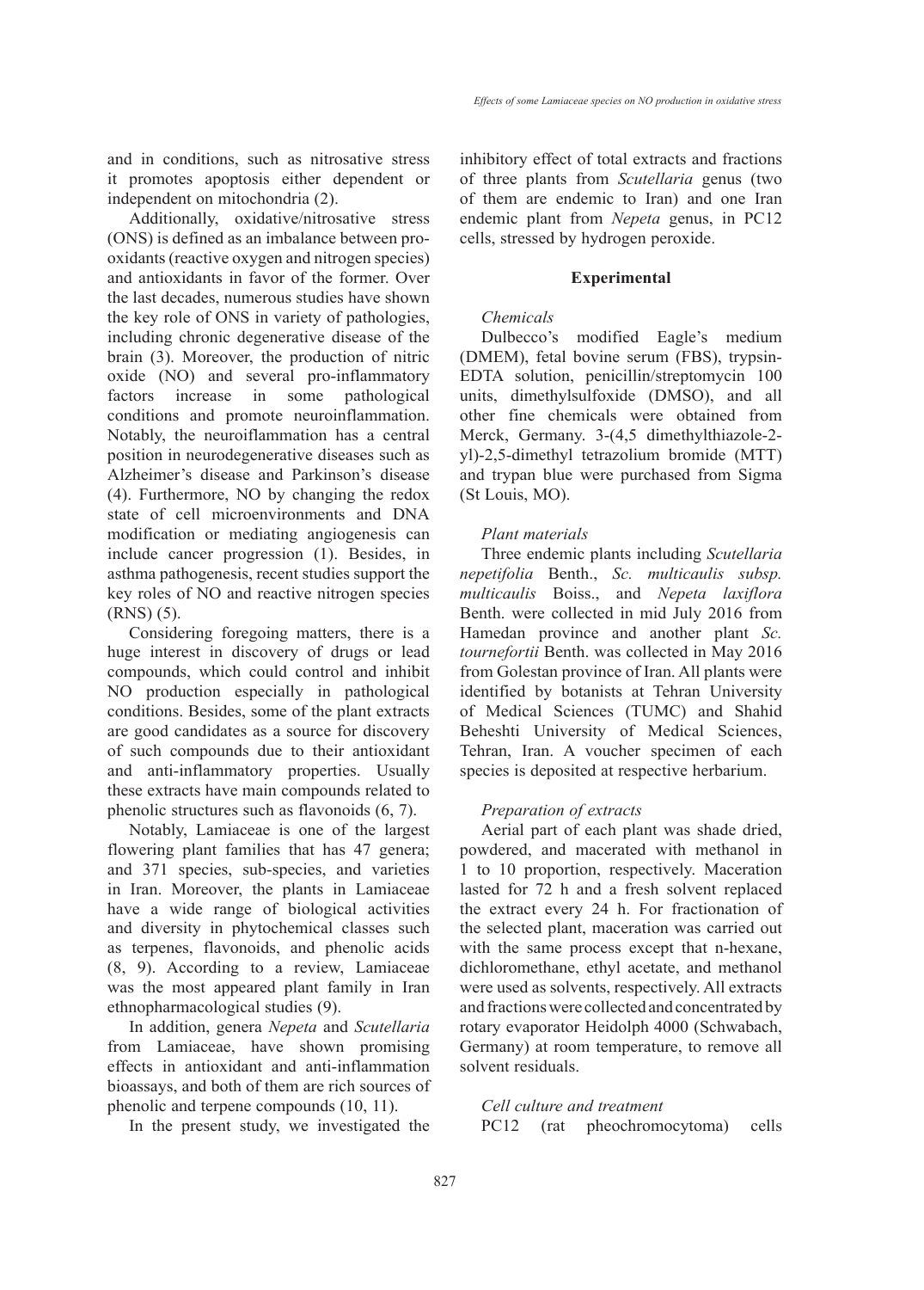obtained from Pasteur Institute (Tehran, Iran), were grown in DMEM enriched by 10% FBS, supplemented with 100 unit/mL penicillin and 100 mg/mL streptomycin and maintained at 37 °C in a humidified atmosphere (90%) containing 5%  $CO<sub>2</sub>$ .

Plant extracts and fractions were dissolved in dimethyl sulfoxide (DMSO) to make stock solutions. The stock solutions and hydrogen peroxide  $(H_2O_2)$  were diluted with DMEM to gain interested concentrations prior to use. All of the experiments involving exposure to H2O2 and measurement of NO were performed in serum-free DMEM to avoid rapid  $H_2O_2$ degradation by antioxidants and interference with Griess assay by FBS (12, 13).

#### *Cell Viability Assay*

The effect of extracts on cell viability was assessed by colorimetric method with MTT salt (14). PC12 cells were seeded in 96-well plates at a density of 35000 cells/well and incubated for 24 h. Then the medium was replaced with fresh medium containing different concentrations of each extract (25-300 μg/mL) and incubated for 24 h. Negative control wells were treated with 1% (v/v) DMSO in equal volume of medium. In the next step, the supernatant was replaced with the fresh medium, containing MTT salt (0.5 mg/mL), and incubated for 24 h. In the last step, the culture supernatant was aspirated and the formazan crystals were dissolved in DMSO. ELISA plate reader from Fisher Scientific Company (Ontario, USA) measured the absorbance of wells at 570 nm. The results presented the percentage of mean absorbance of negative control wells, considered as 100% viability.

The above procedure was repeated for the fractions of the selected plant in 50 to 200 μg/ mL concentration range.

#### *Inducing oxidative stress*

To determine the suitable concentration of  $H_2O_2$ , PC12 cells were seeded in 96-well plates at a density of 35000 cells/well. After 24 h incubation, the medium was freshened and all the cells were treated by  $1\%$  (v/v) DMSO and incubated for another 24 h. Then the medium was replaced by FBS-free DMEM and

the cells were treated with  $H_2O_2$  (1–2.6 mM) for 24 h and the cell viability was detected by the MTT method as described previously. The concentration that produced about 50% viability  $(EC_{50})$  was selected for the following tests.

### *Cytoprotection by extracts and fractions as pretreatment*

For assessing extracts and fractions effect on cell viability in stressed PC12, after 24 h incubation of cells in 96-well plate (35000 cells/well), the medium was replaced and the cells were treated by DMEM-FBS10% contains extracts  $(25{\text -}300 \,\mu\text{g/mL})$  and fractions of selected plant (50-200 μg/mL). Two groups of negative control wells were treated with 1% (v/v) DMSO in equal volume of medium. After 24 h incubation, the medium replaced by FBS free DMEM contains  $H_2O_2$  (1.5 mM), except for one group of negative control (control versus stressed-control group). Twenty-four hours later, cell viability was detected by the MTT method as described previously.

#### *Griess assay*

A standard procedure was used to determine NO production in stressed PC12 cells (15). Briefly after seeding cells in 96-well plate and 24 h treatment with  $H_2O_2$ , as described above, equal volume (100 μL) of Griess reagent [1:1 mixture (v/v) of  $1\%$  sulfanilamide and  $0.1\%$ naphthylethylenediamine dihydrochloride in 5% H3PO4] and supernatant of each well was mixed and incubated for 15 min in dark place at room temperature. All extracts and fractions were employed in a process similar to that was described in the previous section. Subsequently, the absorbance of the mixture was determined at 540 nm with ELISA plate reader from Fisher Scientific Company (Ontario, USA).

#### *Statistical analysis*

The data were presented as the mean  $\pm$  SEM. To compare the group means, one-way analysis of variance (ANOVA), followed by Dunnett's and Sidak's posttests were used. All Statistical analysis were carried out by GraphPad Prism software version 6.01 from GraphPad Software Inc. (San Diego, CA, USA).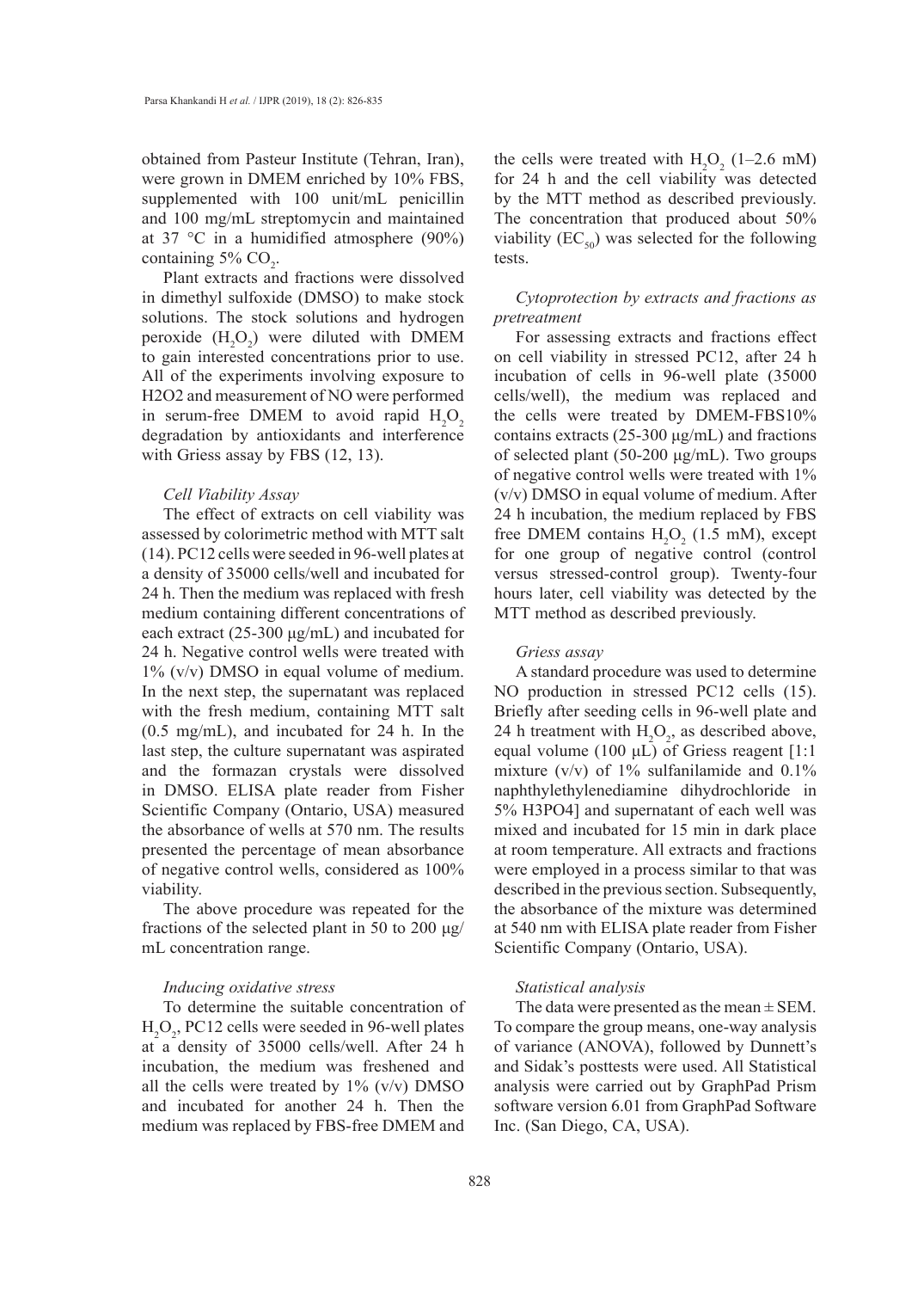

**Figure 1.** The viability percent of PC12 cells that treated with various concentration of tested with various concentration of tested with various concentration of tested with various concentration of tested with various **Figure 1.** The viability percent of PC12 cells that treated with various concentration of tested plants for 24 h. Data were expressed as percentage of control group mean absorbance (Viability%) and represent as mean  $\pm$  SEM (n = 6).

# **Results** with 9:

# *Effect of extracts on cell viability in PC12 cells*

The cytotoxicity of the extracts in 50-100 μg/mL concentrations were assessed by MTT method in PC12 cells. There is no cytotoxicity observed for any of extracts of *Sc. nepetifolia*, *Sc. multicaulis*, *Sc. tournefortii,* and *N. laxiflora* in the tested range (Figure 1).

# $EC_{50}$  of  $H_2O_2$

The data for viability percent of cells in presence of  $H_2O_2$  (1-2.6 mM) were used for fitting a nonlinear regression. According to the result,  $EC_{50}$  of  $H_2O_2$  calculated 1.540 mM eff

with 95% confidence interval of 1.507 to 1.574 mM. Therefore, the concentration of 1.5 mM was selected for inducing the oxidative stress in PC12 cells.

# Cytoprotective effect of extracts in  $H_2O_2$ *induced oxidative stress*

The PC12 cells viability was assessed in oxidative stress condition in the presence of the tested plants' total extracts. The result the data for via the tested plants' total extracts. The result (Figure 2) showed the statistically significant of  $H_2O_2$  difference between the control and stressedcontrol group viability percent ( $p < 0.001$ ), and of  $H_2O_2$  (1-2.6 mM) were used for the viability percent of stressed-control group was 69%. Hereon, the oxidative stress was effectively implied. Among the extracts, only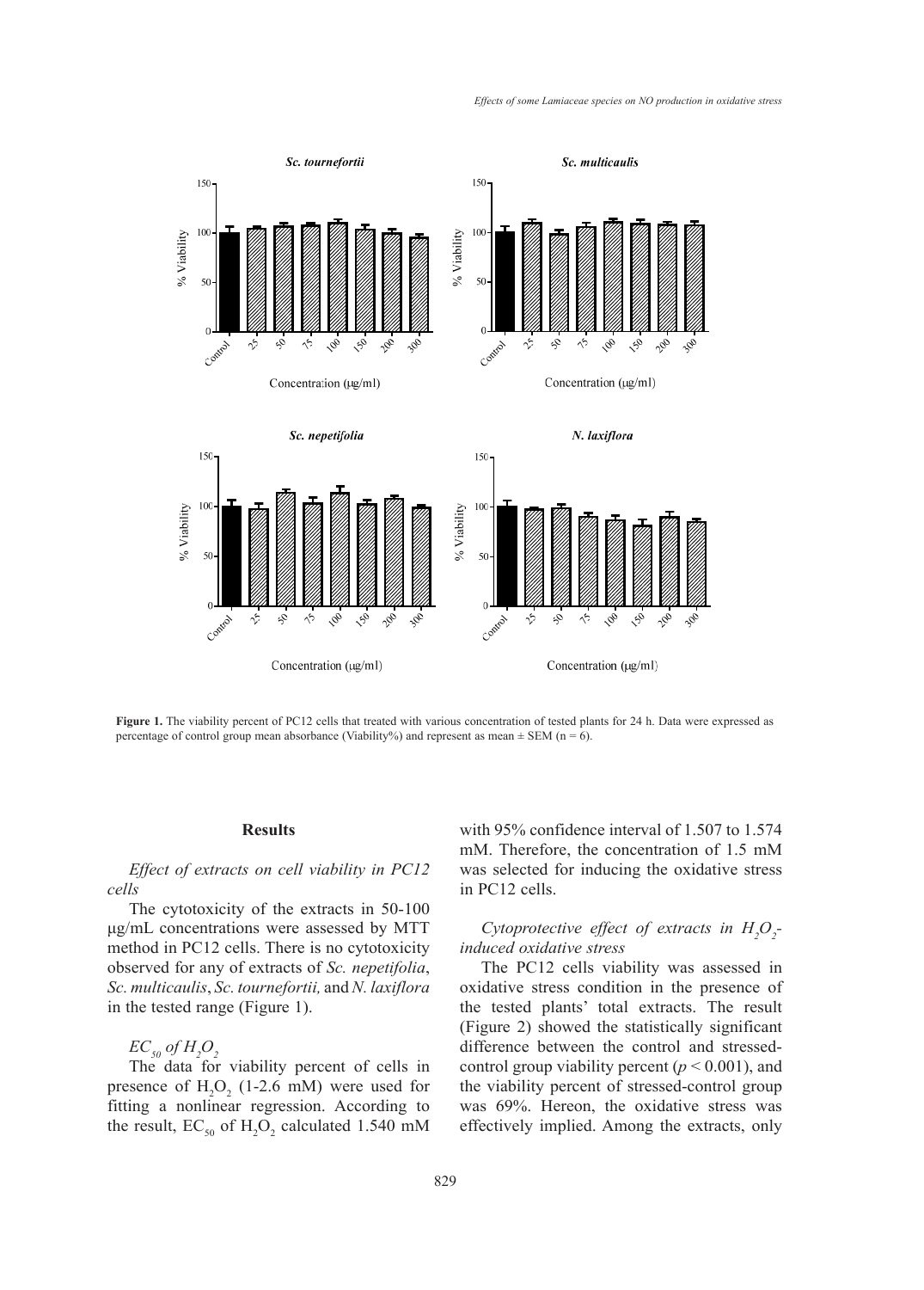

Figure 2. The viability percent of PC12 cells that pre-treated with various concentration of tested plants for 24 h and afterward treated as mean  $\pm$  SEM (n = 6). <sup>###</sup> and \*\**\*p* < 0.001 compared to control and stressed-control group, respectively. with  $H_2O_2$  1.5 mM for another 24 h. Data were expressed as percentage of control group mean absorbance (Viability%) and represent

total extract of *Nepeta laxiflora* at 100 μg/mL 1.5 mM for another 24 h. Ac concentration could protect the cells against (Figure 3), NO production w oxidative stress, significantly  $(p < 0.001)$ .

#### *The extracts effects on NO production*

The inhibitory effect of the tested plants effect on NO producing in an was examined by Griess assay, after pre-<br>
and interestingly showed a signal and  $\hat{p}$  and  $\hat{p}$  and  $\hat{p}$  and  $\hat{p}$ treatment of PC12 cells with the total extracts for 24 h and subsequently treatment with  $H_2O_2$  Figure 3, both *Sc. nepetifolia* and *Sc. nepetifolia* 

1.5 mM for another 24 h. According to data (Figure 3), NO production was increased in s, significantly  $(p < 0.001)$ . the stressed-control group compared to control cells, significantly  $(p \lt 0.001)$ . The total effects on *NO* production extract of *Sc. tournefortii* showed no inhibitory effect on NO producing in any concentration and interestingly showed a significant positive effect in 100  $\mu$ g/mL ( $p < 0.05$ ). As observed in Figure 3, both *Sc. nepetifolia* and *N. laxiflora*



**Figure 3.** The effect of total extracts on NO production was assessed in PC12 cells that treated with  $H_2O_2$  1.5 mM for 24 h. Data were expressed as percentage of control group mean absorbance (% of control) and represent as mean ± SEM (n = 6). ### and \*\*\**p* < 0.001 (\* *p* < 0.05) compared to control and stressed-control group, respectively.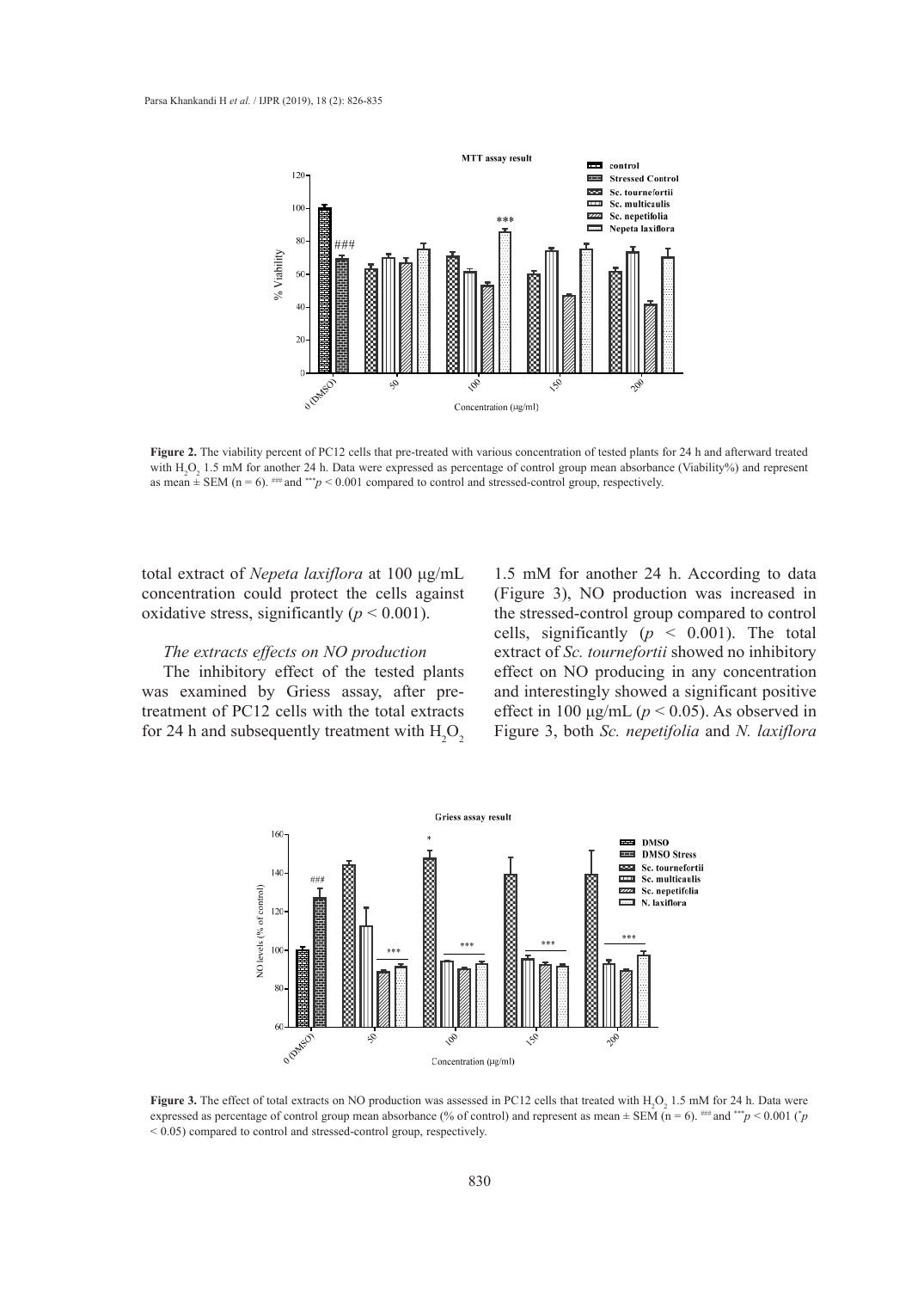**Table 1.** The calculated  $IC_{50}$  for each *Sc. multicaulis* of fractions in PC12 cells.

| $_{\rm 20}$     |                      |          |
|-----------------|----------------------|----------|
| Fraction        | $IC_{50} (\mu g/mL)$ | R square |
| n-Hexane        | 105.5                | 0.97     |
| Dichloromethane | n/a                  | n/a      |
| Ethyl acetate   | 106.3                | 0.88     |
| Methanol        | n/a                  | n/a      |

total extracts inhibit NO production in all concentrations significantly and *Sc. multicaulis* represented similar effect in all concentrations except 50 μg/mL ( $p$  < 0.001).

*Effect of selected plant fractions on cell viability in PC12 cells*

Cytotoxicity of fractions of *Sc. multicaulis* was determined in 50-200 μg/mL range with a method similar to that, used for the total extracts. As expressed in Table 1, the half maximal inhibitory concentration  $(IC_{50})$  of n-hexane and ethyl acetate fractions were calculated as 105.5 and 106.3 μg/mL, respectively. Hence, methanol and dichloromethane fractions did not give under 50% viability in any concentration,  $IC_{50}$  for these fractions were estimated higher than 200 μg/mL (Figure 4). Therefore, the concentrations under 100 μg/mL were selected

for oxidative stress test.

*Cytoprotective effect of Sc. multicaulis fractionss in H2 O2 -induced oxidative stress*

The PC12 cells viability was assessed in oxidative stress condition after pretreatment with tested fractions (25-100 μg/mL) for 24 h. As expected, the oxidative stress was induced successfully and the stressed-control group viability percent (65%) differed from the control group significantly  $(p < 0.001)$ . In addition, as seen in Figure 5, the hexane fraction decreased the cell viability in 25 and 100 μg/ mL ( $p < 0.01$  and  $p < 0.001$ , respectively). The dichloromethane fraction showed protective effect in 50 and 100 μg/mL (*p* < 0.05 and *p* < 0.01, respectively) and also showed toxic effect only in 25 μg/mL.

Besides, the ethyl acetate fraction had a



Figure 4. The viability percent of PC12 cells that treated with various concentration of Sc. multicaulis fractions for 24 h. Data were expressed as percentage of control group mean absorbance (Viability%) and represent as mean  $\pm$  SEM (n = 6).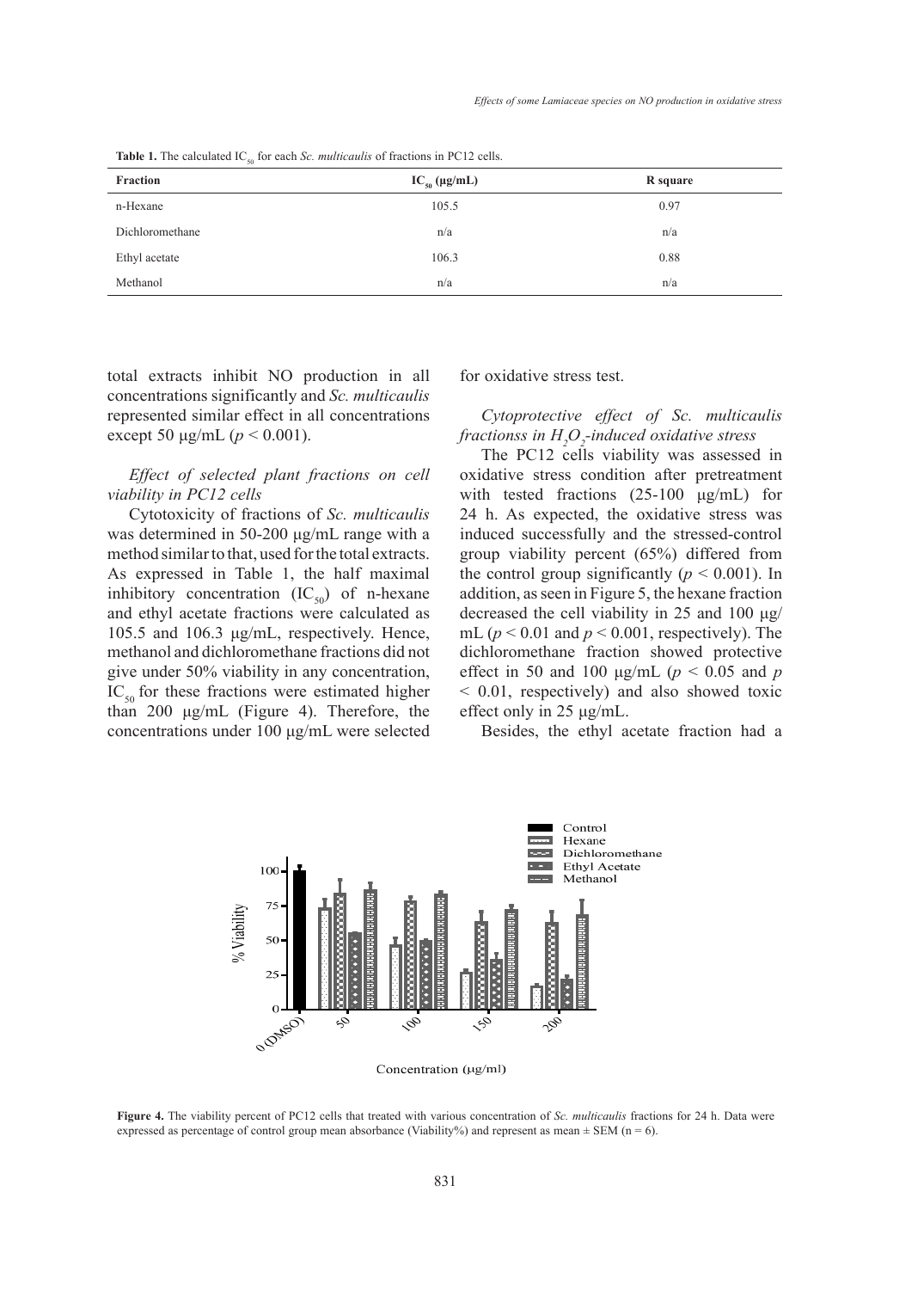

 $(n=6)$ . \* $p < 0.05$ , \*\* $p < 0.01$  and\*\*\* $p < 0.001$  compared to stressed-control group. Hex, the n-hexane fraction; DCM, the dichloromethane  $\mathcal{L}$  and afterward treated with H2O2 1.5 mM for another 24 h. Data were expressed as percentage as percentage as percentage as percentage as percentage as percentage as percentage as percentage as percentage as percen **Figure 5.** The viability percent of PC12 cells that pre-treated with *Sc. multicaulis* fractions for 24 h and afterward treated with  $H_2O_2$  1.5 mM for another 24 h. Data were expressed as percentage of control group mean absorbance (Viability%) and represent as mean ± SEM fraction; EtOAc, the ethyl acetate fraction; MeOH, the methanol fraction.

protective effect in 100 μg/mL significantly (*p*   $\sim$  0.001) and the methanol fraction promoted at 25 and 50 µg/mL ( $p$  < 0.001) cytotoxic effect in 100 μg/mL significantly (*p*  $< 0.05$ ).

# *The extracts effects on NO production*

After pre-treatment of PC12 cells with *Sc. multicaulis* fractions and subsequently treatment with  $H_2O_2$  1.5 mM, the inhibitory effect on NO was examined by Griess assay. Result, showed in Figure 6, proved the strong inhibitory effect of the hexane and of chronic diseases and inflammatic

dichloromethane fractions of *Sc. multicaulis* at 25 and 50  $\mu$ g/mL ( $p < 0.001$ ). The hexane fraction had this effect in 100 μg/mL, too (*p* < 0.001). On the other side, none of the ethyl acetate or methanol fractions could inhibit NO effects on NO production production in stressed PC12 cells.

### **Discussion**

As concerned previously, oxidative stress *multical* in Figure 6, proved the plays a crucial role in the pathogenesis of chronic diseases and inflammation



**Figure 6.** The effect of *Sc. multicaulis* fractions on NO production was assessed in PC12 cells that treated with  $H_2O_2$  1.5 mM for 24 h. Data were expressed as percentage of control group mean absorbance (% of control) and represent as mean  $\pm$  SEM (n = 6). ### and  $^{**}p$  < 0.001 compared to control and stressed-control group, respectively. Hex, the n-hexane fraction; DCM, the dichloromethane fraction; EtOAc, the ethyl acetate fraction; MeOH, the methanol fraction.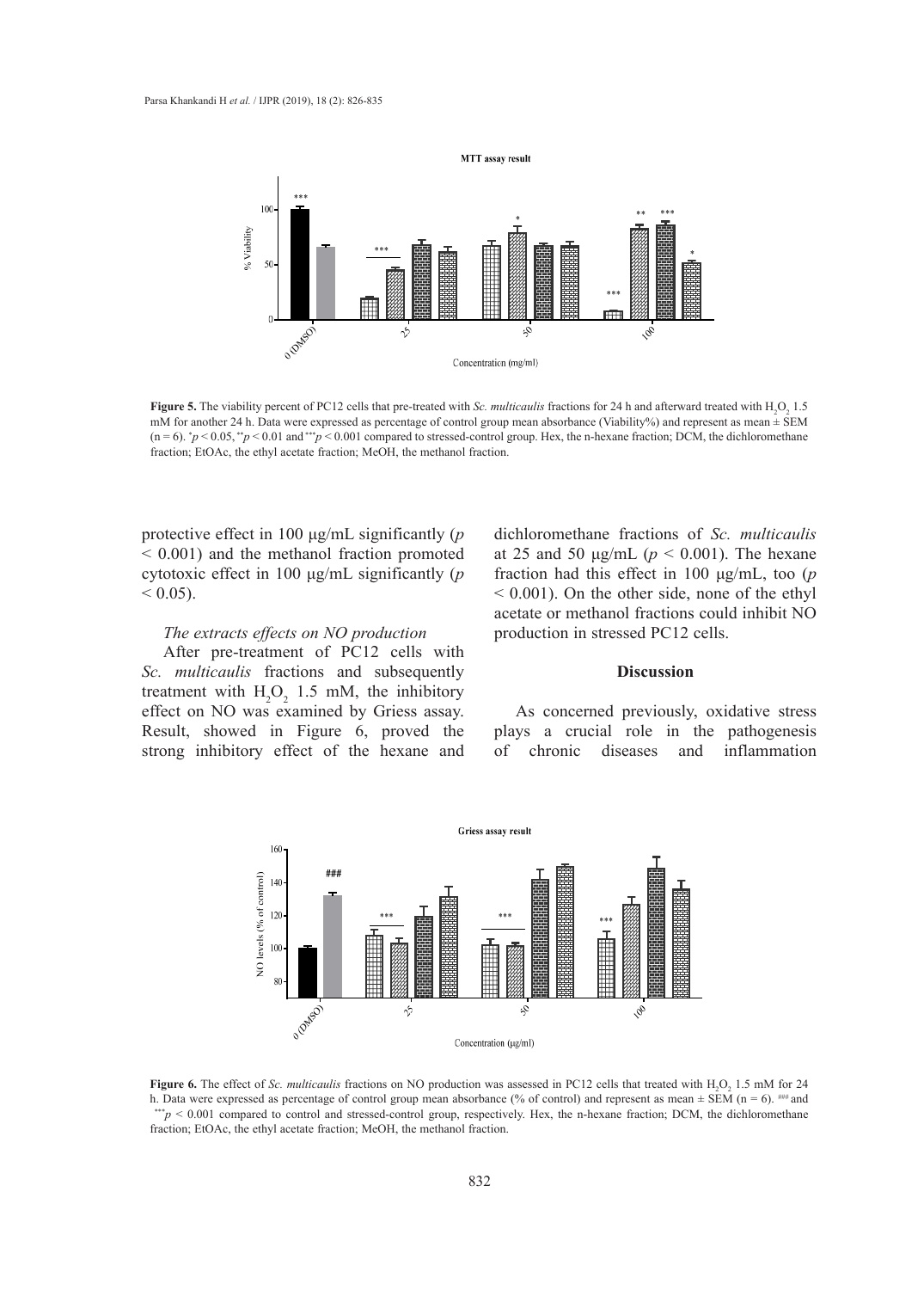including neurodegenerative disorders like Alzheimer's disease (16). As a result, finding natural products with antioxidant and antiinflammation properties is an interesting subject to recent researches. Notably, the Lamiaceae family has a great potential in drug discovery and some of its genera like *Nepeta* and *Scutellaria* are known for their remarkable antioxidant, anti-inflammatory, and neuroprotective effects (8, 11). The *Scutellaria* species have memory-enhancing, immunostimulant, anti-inflammatory, antiepileptic, and hepatoprotective properties, and were used in Chinese and Korean traditional medicine. In addition, the *Scutellaria* genus has 10 endemic species in Iran (8, 17). On the other hand, the *Nepeta* species are wellknown for their antitumor, anti‐inflammatory, and antimicrobial potentials and have a great diversity in Iran. In addition 54% of Iranian species of this genera are endemic plants and Nepeta species has a great place in traditional and ethno medicines (11).

In this study, cytoprotective and inhibition of NO effects of three endemic plants including *Scutellaria nepetifolia*, *Sc. multicaulis*, and *Nepeta laxiflora*, and another non-endemic plant named *Sc. tournefortii* have been investigated. None of the species could protect PC12 cells from oxidative stress, induced by hydrogen peroxide. However, *Sc. multicaulis* and *Sc. nepetifolia* effectively reduced NO levels in the stressed PC12 cells. In contrast, *Sc. tournefortii* increased the level of NO in oxidative stress condition. In previous studies, *Sc. multicaulis* was assessed for antioxidative, cytotoxic, and antiplasmodial effects. According to their results, it did not produce noticeable cytotoxic and antiplasmodial effects. Nevertheless, it had an average antioxidant action (18-20). There is no phytochemical study of *Sc. multicaulis* except for one study about essential oil composition that resulted in trans-Caryophyllene and Caryophyllene oxide as the main compounds (21). *Sc. tournefortii* was assessed for antioxidant effect and gave good results (22).

Unlike Iran's endemic *Scutellaria* spp., other species, especially *Scutellaria baicalensis*  (*Sc. baicalensis*), were studied thoroughly for their neuroprotective and antioxidant effects. *Sc. baicalensis* could protect PC12 cells from oxidative stress, induced by  $H_2O_2$  (23). The flavonoids from *Sc. baicalensis* protected PC12 cells from amyloid β protein-induced neurotoxicity, too (24). As these studies on *Sc. baicalensis*, and baicalein as its main component, started about two decades ago, a vast number of *in-vitro* and *in-vivo* studies on its neurodegeneration and inflammation was established completely, and are available in literature in that field (25-29). We had expected cytoprotection from *Sc. nepetifolia* and *Sc. multicaulis*; however, they only could inhibit NO production effectively and did not protect PC12 cells from oxidative stress. Nevertheless, we must notice that the extracts were applied as pretreatment in this study and additional studies to examine cytoprotection in both treatment and pretreatment mode is recommended.

In contrast, *N. laxiflora* inhibit both cell death and NO production in stressed PC12 cells. Only one study was found in literature about *N. laxiflora* that examined antioxidant activity of essential oil which concluded that it produced a moderate effect (30). Still, there are many studies, which examine other *Nepeta* species' effects in various pathological conditions. Süntar *et al.* (11) thoroughly reviewed biological activities of *Nepeta* spp. and highlighted that *N. flavida* and *N. sintenisii* exerted moderate antioxidant activity. Other species like *N. cataria* and *N. clarkei* produced anti-inflammatory effects. Distinctively, based on this review, there is no specific study about *Nepeta* species cytoprotective and NO reducing effect in oxidative stressed cells. By noting, in the present study, that *N. laxiflora* is an Iranian endemic plant and protects PC12 cells from stress, this species is a good subject to supplementary neuroprotection studies.

#### **References**

Basudhar D, Somasundaram V, de Oliveira GA, (1)Kesarwala A, Heinecke JL, Cheng RY, Glynn SA, Ambs S, Wink DA and Ridnour LA. Nitric oxide synthase-2-derived nitric oxide drives multiple pathways of breast cancer progression*. Antioxid. Redox Signal.* (2017) 26: 1044–58.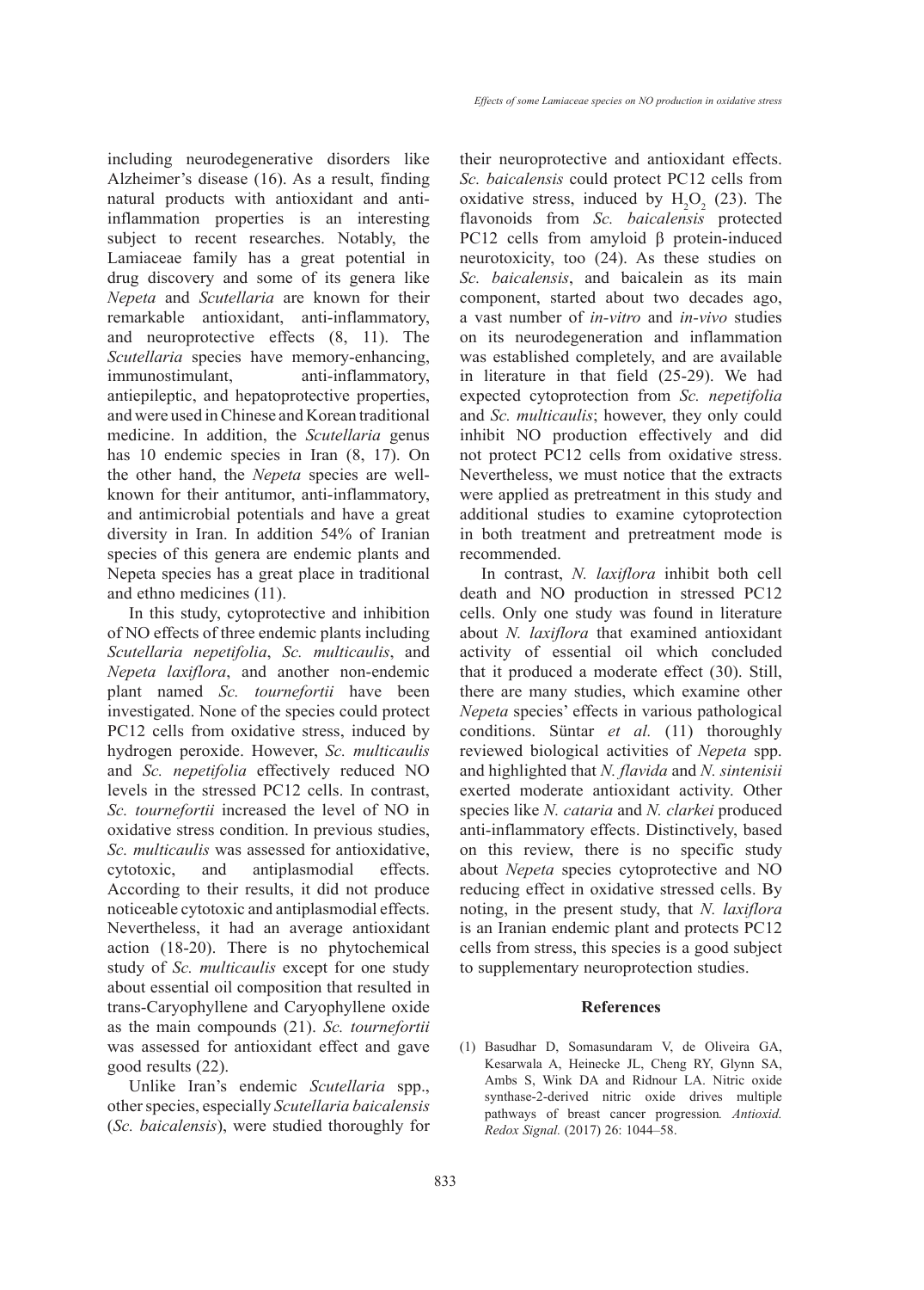- Boyd CS and Cadenas E. Nitric oxide and cell signaling (2) pathways in mitochondrial-dependent apoptosis*. Biol. Chem.* (2002) 383: 411–23.
- (3) Reiniers MJ, van Golen RF, van Gulik TM and Heger M. Reactive oxygen and nitrogen species in steatotic hepatocytes: a molecular perspective on the pathophysiology of ischemia-reperfusion injury in the fatty liver*. Antioxid. Redox Signal.* (2014) 21: 1119–42.
- Lee SR, Kim MS, Kim S, Hwang KW and Park SY. (4) Constituents from *Scutellaria barbata* inhibiting nitric oxide production in LPS-stimulated microglial cells*. Chem. Biodivers.* (2017) 14: e1700231.
- (5) Zuo L, Koozechian MS and Chen LL. Characterization of reactive nitrogen species in allergic asthma*. Ann. Allergy Asthma Immunol.* (2014) 112: 18–22.
- J, Zaldivar-Machorro VJ, Villanueva-Porras D, Vega-Avila E and Chavarria A. A potential alternative against neurodegenerative diseases: phytodrugs*. Oxid. Med. Cell. Longev.* (2016) 2016: 8378613. (6) Perez-Hernandez
- Braidy N, Behzad S, Habtemariam S, Ahmed T, (7) Daglia M, Nabavi SM, Sobarzo-Sanchez E and Nabavi SF. Neuroprotective effects of citrus fruit-derived flavonoids, nobiletin and tangeretin in Alzheimer's and Parkinson's disease*. CNS Neurol. Disord. Drug Targets* (2017) 16: 387-97.
- (8) Orhan IE, Senol FS and Sener B. Recent approaches towards selected lamiaceae plants for their prospective use in neuroprotection. *Stud. Nat. Prod. Chem.* (2012) 38: 397-415.
- (9) Sadeghi Z, Akaberi M, Sobhkhizi A, Sahebkar A and Emami SA. Evaluation the ethno-pharmacological studies in Iran during 2004-2016: A systematic review*. J. Cell. Physiol.* (2018) 233: 914–23.
- (10) Shang X, He X, Li M, Zhang R, Fan P, Zhang Q and Jia Z. The genus *Scutellaria* an ethnopharmacological and phytochemical review*. J. Ethnopharmacol.* (2010) 128: 279–313.
- (11) Süntar I, Nabavi SM, Barreca D, Fischer N and Efferth T. Pharmacological and chemical features of *Nepeta* L. genus: Its importance as a therapeutic agent*. Phytother. Res.* (2018) 32: 185–98.
- (12) Clément MV, Ponton A and Pervaiz S. Apoptosis induced by hydrogen peroxide is mediated by decreased superoxide anion concentration and reduction of intracellular milieu*. FEBS Lett.* (1998) 440: 13–8.
- (13) Sharma BV, Rowland NS, Clouse MM and Rice NA. An improved assay for measuring low levels of Nitric Oxide in cultured pulmonary myofibroblasts*. Adv. Biol. Chem.* (2014) 4: 214–21.
- (14) Behzad S, Ebrahim K, Mosaddegh M and Haeri A. *Primula auriculata* extracts exert cytotoxic and apoptotic effects against HT-29 human colon adenocarcinoma cells*. Iran. J. Pharm. Res*. (2016) 15: 311-22.
- (15) Lee DS, Ko W, Yoon CS, Kim DC, Yun J, Lee JK, Jun KY, Son I, Kim DW, Song BK, Choi S, Jang JH, Oh H, Kim S and Kim YC. KCHO-1,

a novel antineuroinflammatory agent, inhibits lipopolysaccharide-induced neuroinflammatory responses through Nrf2-mediated heme oxygenase-1 expression in mouse BV2 microglia cells*. Evid. Based Complement. Alternat. Med.* (2014) 2014: 357154.

- (16) Alamdary SZ, Khodagholi F, Shaerzadeh F, Ansari N, Sonboli A and Tusi SK. *S. choloroleuca*, *S. mirzayanii* and *S. santolinifolia* protect PC12 cells from  $H_2O_2$ induced apoptosis by blocking the intrinsic pathway*. Cytotechnology* (2012) 64: 403–19.
- (17) Tayarani-Najaran Z, Mousavi SH, Asili J and Emami SA. Growth-inhibitory effect of *Scutellaria lindbergii* in human cancer cell lines*. Food Chem. Toxicol.* (2010) 48: 599–604.
- Esmaeili S, Naghibi F, Mosaddegh M, Sahranavard (18) S, Ghafari S and Abdullah NR. Screening of antiplasmodial properties among some traditionally used Iranian plants*. J. Ethnopharmacol.* (2009) 121: 400–4.
- (19) Shamim S, Farzaneh N, Mahmoud M, Elaheh D, Hoong CY and Abdullah NR. Cytotoxic activity of some medicinal plants from Iran*. J. Ethnopharmacol*. (2009) 111: 657–66.
- (20) Souri E, Amin G, Dehmobed-Sharifabadi A, Nazifi A and Farsam H. Antioxidative activity of sixty plants from Iran*. Iran. J. Pharm. Res.* (2010) 3: 55–9.
- (21) Asadollahzadeh H and Rajaie N. Comparison of chemical composition of essential oils from aerial parts of *Scutellaria multicaulis* Boiss. using hydrodistillation, microwave-assisted hydrodistillation and headspace solid phase microextraction. *Trends Life Sci.* (2014) 3: 133–6.
- (22) Khalili M, Ebrahimzadeh MA and Safdari Y. Antihaemolytic activity of thirty herbal extracts in mouse red blood cells*. Arh. Hig. Rada Toksikol.* (2014) 65: 399–406.
- (23) Shang YZ, Qin BW, Cheng JJ and Miao H. Prevention of oxidative injury by flavonoids from stems and leaves of *Scutellaria baicalensis* Georgi in PC12 cells*. Phytother. Res.* (2006) 20: 53–7.
- $(24)$  Heo HJ, Kim DO, Choi SJ, Shin DH and Lee CY. Potent inhibitory effect of flavonoids in *Scutellaria baicalensis* on amyloid β protein-induced neurotoxicity*. J. Agric. Food Chem.* (2004) 52: 4128–32.
- (25) Heo H, Shin Y, Cho W, Choi Y, Kim H and Kwon YK. Memory improvement in ibotenic acid induced model rats by extracts of *Scutellaria baicalensis. J. Ethnopharmacol.* (2009) 122: 20–7.
- (26) Miao G, Zhao H, Guo K, Cheng J, Zhang S, Zhang X, Cai Z, Miao H and Shang Y. Mechanisms underlying attenuation of apoptosis of cortical neurons in the hypoxic brain by flavonoids from the stems and leaves of *Scutellaria baicalensis* Georgi*. Neural Regen Res*. (2014) 9: 1592–8.
- (27) Choi J, Conrad CC, Malakowsky CA, Talent JM, Yuan CS and Gracy RW. Flavones from *Scutellaria baicalensis* Georgi attenuate apoptosis and protein oxidation in neuronal cell lines*. Biochim. Biophys. Acta* (2002) 1571: 201–10.